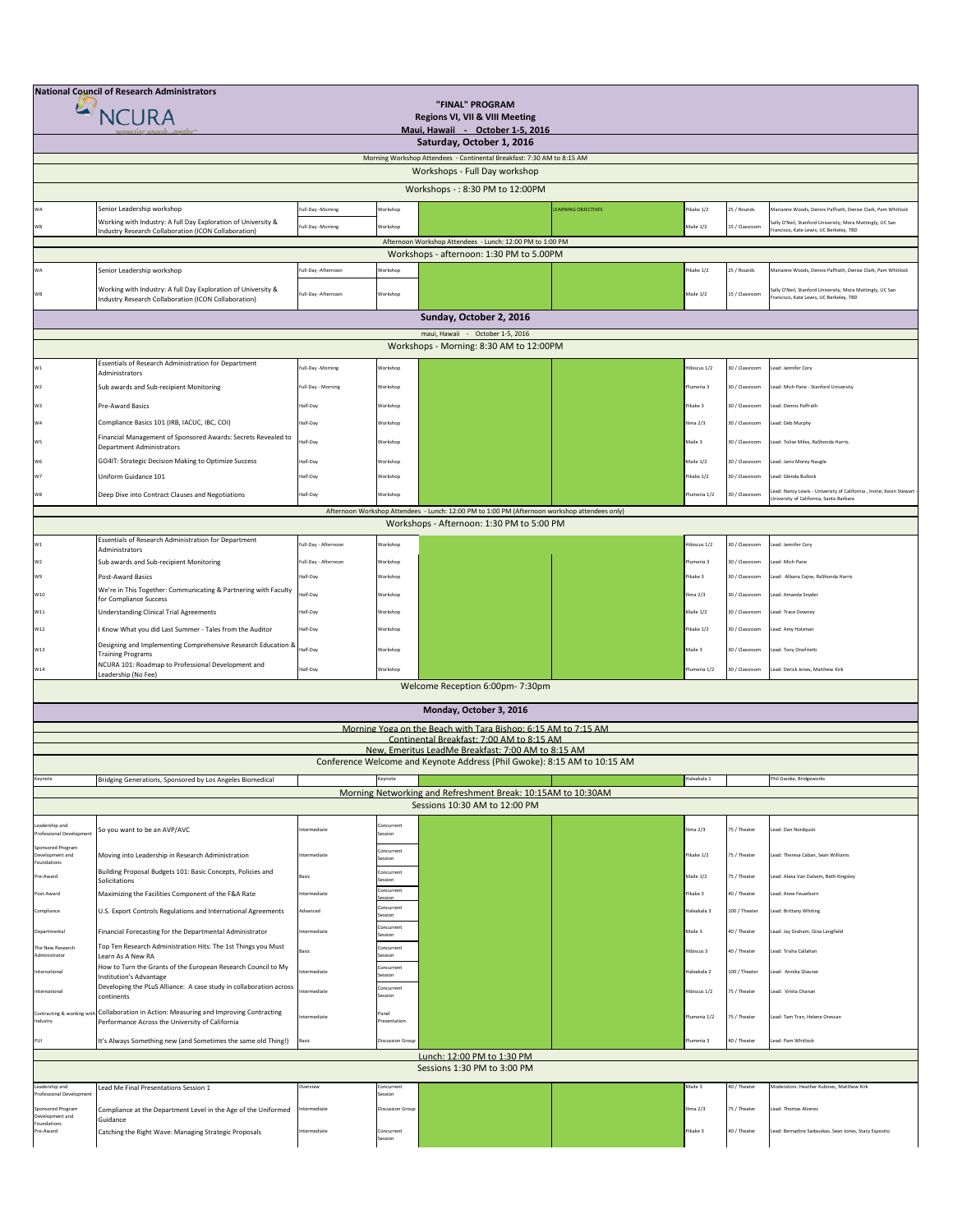| Post-Award                                | The Closeout Countdown Begins                                                                    | Intermediate | oncurrent                         |                                                                                                                          | Pikake 1/2           | 75 / Theater  | Lead: Eric Lorico, Vicki Tieu, Sami Naber               |
|-------------------------------------------|--------------------------------------------------------------------------------------------------|--------------|-----------------------------------|--------------------------------------------------------------------------------------------------------------------------|----------------------|---------------|---------------------------------------------------------|
| <b>ompliance</b>                          |                                                                                                  | Intermediate | ession<br>Concurrent              |                                                                                                                          | Haleakala 2          | 100 / Theater | Lead: Tony Onofrietti, Danny Trujillo                   |
|                                           | Case Studies in Research Misconduct                                                              |              | ession                            |                                                                                                                          |                      |               |                                                         |
|                                           |                                                                                                  |              |                                   |                                                                                                                          |                      |               |                                                         |
| epartmental                               | The Great Weight: The Increasing Demands of Department                                           | Dverview     | oncurrent<br>ession               |                                                                                                                          | Maile 1/2            | 75 / Theater  | ead: Danielle Plummer                                   |
|                                           | Research Administrators & Approaches to meet the Evolving Roles<br>& Expectations                |              |                                   |                                                                                                                          |                      |               |                                                         |
| The New Research                          | What Every RA should Know                                                                        | Basic        | ioncurrent                        |                                                                                                                          | Plumeria 1/2         | 75 / Theater  | Lead: Tolise Miles, Fannie Cruz Walton                  |
| dministrator<br>Federal                   | <b>NIH 101</b>                                                                                   | Basic        | Session<br>ioncurrent             |                                                                                                                          | Haleakala 3          | 100 / Theater | Lead: Sherrie Dennehy                                   |
| nternational                              | Supporting Roles for International Collaborations                                                | Overview     | Session<br>Concurrent             |                                                                                                                          | Plumeria 3           | 40 / Theater  | Lead: Erin-kae Rice, Samuel Rodrigues-Flecha            |
| Contracting & working wit                 |                                                                                                  | ntermediate  | Session<br>Concurrent             | egotiating research agreements with companies isn't                                                                      | libiscus 1/2         | 75 / Theater  | Lead: Sally O'Neil, Mora Mattingly                      |
| ndustry                                   | Tips and Tricks for Sailing Through Industry Contract Negotiations                               |              | ession                            | always a straightforward business. These talks sometimes                                                                 |                      |               |                                                         |
|                                           |                                                                                                  |              |                                   | take twists and turns you never anticipated. How do you<br>respond when things seem to be going swimmingly but th        |                      |               |                                                         |
|                                           |                                                                                                  |              |                                   | other side suddenly tells your PI you are sinking the<br>agreement and they are about to turn off her funding? Do        |                      |               |                                                         |
|                                           |                                                                                                  |              |                                   | you sometimes simply insist, "That's against our policy"?<br>These and other responses can stall negotiations and leav-  |                      |               |                                                         |
|                                           |                                                                                                  |              |                                   | you floundering. Identifying currents like these can help                                                                |                      |               |                                                         |
|                                           |                                                                                                  |              |                                   | you stop swimming against the tide and coast to shore.                                                                   |                      |               |                                                         |
|                                           |                                                                                                  |              |                                   |                                                                                                                          |                      |               |                                                         |
|                                           |                                                                                                  |              |                                   |                                                                                                                          |                      |               |                                                         |
|                                           | Training & Cross Training in the PUI                                                             | Advanced     | ioncurrent                        |                                                                                                                          | libiscus 3           | 40 / Theater  | ead: Tricia Callahar                                    |
|                                           |                                                                                                  |              |                                   | Afternoon Networking and Refreshment: Break 3:00 PM to 3:30 PM                                                           |                      |               |                                                         |
|                                           |                                                                                                  |              |                                   | Sessions 3:30 PM to 5:00 PM                                                                                              |                      |               |                                                         |
| Leadership and<br>Professional Developmer | Lead Me Final Presentations Session 2                                                            | Jverview     | Concurrent<br>Session             |                                                                                                                          | Maile 3              | 40 / Theater  | Moderators: Heather Kubinec, Matthew Kirk               |
|                                           |                                                                                                  |              |                                   |                                                                                                                          |                      |               |                                                         |
| Sponsored Program                         | The Importance of Working Together: How to Break Through                                         | Intermediate | Concurrent                        |                                                                                                                          | Maile 1/2            | 75 / Theater  | Lead: Autumn Salazar, Susan Carter                      |
| Development and<br>oundation:             | Barriers and Develop Strategies for Strong Communication Across                                  |              | Session                           |                                                                                                                          |                      |               |                                                         |
| Pre-Award                                 | Bridging the Gap: How to Create a Proposal Budget That makes                                     | Intermediate | Concurrent                        |                                                                                                                          | Ilima 2/3            | 75 / Theater  | Lead: Megan Dietrich, Krista Roznovsky                  |
|                                           | Award Administration a Snap                                                                      |              | ession<br>Concurrent              |                                                                                                                          | Pikake 3             |               | Lead: Pamela Chapman, Kim Fields, Amy Lynen             |
| Post-Award                                | Multiple Sponsors and Multiple Collaborators- How Do You Put the Intermediate<br>Pieces Together |              | ession                            |                                                                                                                          |                      | 40 / Theater  |                                                         |
| Compliance                                | Spot the Sharks and Buoys: Making Export Controls a Day on the                                   | Intermediate | oncurrent                         |                                                                                                                          | Pikake 1/2           | 75 / Theater  | Lead: Dava Casoni, Kay Ellis                            |
|                                           | Beach                                                                                            |              | Session                           |                                                                                                                          |                      |               |                                                         |
| The New Research<br>dministrator          | What Every RA should Know but no one Every Tells You                                             | Basic        | <b>Discussion Group</b>           |                                                                                                                          | Plumeria 1/2         | 75 / Theater  | Lead: Dennis Paffrath                                   |
| ederal                                    | Aligning Research Activity: Can Lead Agency Principles Be Applied                                | Intermediate | oncurrent<br>ession               |                                                                                                                          | laleakala 2          | 100 / Theater | Lead Adrian Collins                                     |
| ternational                               | more Readily?<br>Global' is the Key Word For Tomorrow's University. What does this Update        |              | <b>Discussion Group</b>           |                                                                                                                          | Haleakala 3          | 100 / Theater | Lead: Annika Glauner                                    |
|                                           | mean for the vision of the International Region 2025 and what for                                |              |                                   |                                                                                                                          |                      |               |                                                         |
|                                           | the Global Community?                                                                            |              |                                   |                                                                                                                          |                      |               |                                                         |
| nternationa                               |                                                                                                  | Intermediate | <b>Discussion Group</b>           |                                                                                                                          | Plumeria 3           | 40 / Theater  | Lead: Bruno Woeran, Julie Ward                          |
|                                           | Joe of All Research Trades- The Consultant in the House                                          |              |                                   |                                                                                                                          |                      |               |                                                         |
| Contracting & working with                | <b>International Contracting</b>                                                                 | ntermediate  | Concurrent                        |                                                                                                                          | libiscus 1/2         | 75 / Theater  | ead: TBD                                                |
| Industry                                  | In-house Talent Search                                                                           | ntermediate  | Session<br>iscussion Group        |                                                                                                                          | libiscus 3           | 40 / Theater  | Lead: Shuna Holmes                                      |
|                                           |                                                                                                  |              |                                   |                                                                                                                          |                      |               |                                                         |
|                                           | Movie night on the Beach 7:00pm-8:30pm                                                           |              |                                   |                                                                                                                          |                      |               |                                                         |
|                                           |                                                                                                  |              |                                   |                                                                                                                          |                      |               |                                                         |
|                                           |                                                                                                  |              |                                   | Tuesday, October 4, 2016                                                                                                 |                      |               |                                                         |
|                                           |                                                                                                  |              |                                   | Morning Yoga on the Beach with Tara Bishop: 6:15 AM to 7:15 AM                                                           |                      |               |                                                         |
|                                           |                                                                                                  |              |                                   | Morning roundtable discussion groups 7:30 AM to 8:15 AM                                                                  |                      |               |                                                         |
|                                           |                                                                                                  |              |                                   | Sessions 8:30 AM to 10:00 AM                                                                                             |                      |               |                                                         |
|                                           |                                                                                                  |              |                                   |                                                                                                                          |                      |               |                                                         |
| Leadership and                            | <b>Managing Oneself</b>                                                                          | Overview     | <b>Discussion Group</b>           |                                                                                                                          | lkake 3              | 40 / Theater  | ead: Tolise Miles                                       |
| Professional Developme                    |                                                                                                  |              |                                   |                                                                                                                          |                      |               |                                                         |
| Sponsored Progran<br>Development and      | Kuka'l 'ana: Partnership Development Among Community Colleges                                    | ntermediate  | <b>Discussion Group</b>           |                                                                                                                          | Maile 3              | 40 / Theater  | Lead: Angie Rochat, Janice Welborn                      |
| Foundations                               | and Universities in Rural Colorado                                                               |              |                                   |                                                                                                                          |                      |               |                                                         |
| Pre-Award                                 | The Research Grants Specialist Model: Bridging the Gap between                                   | Basic        | Concurrent                        |                                                                                                                          | Ilima 2/3            | 75 / Theater  | Lead: Lisa Lopez, Amber Wynn                            |
|                                           | Research Administrators and Faculty                                                              |              | Session                           |                                                                                                                          |                      |               |                                                         |
| Post-Award                                | Reviewing Sub recipient Single Audits- From An Auditors<br>Perspective                           | Intermediate | concurrent<br>Session             |                                                                                                                          | Haleakala 2          | 100 / Theater | Lead: Laura Register                                    |
| Compliance                                | Performing a Coverage Analysis for a Clinical Trial                                              | Basic        | Concurrent                        |                                                                                                                          | Plumeria 3           | 40 / Theater  | Lead: Bishoy Anastasi, Helene Orescan                   |
|                                           |                                                                                                  |              | ession<br><b>Discussion Group</b> |                                                                                                                          | Pikake 1/2           |               |                                                         |
| Departmental                              | Strategies for Structuring Departmental Research Support Teams                                   | Intermediate |                                   |                                                                                                                          |                      | 75 / Theater  | Lead: Chris Dailing, Billy Gellepis                     |
| The New Research<br>Administrator         | Training, Learning & Collaboration                                                               | Basic        | iscussion Group                   |                                                                                                                          | libiscus 3           | 40 / Theater  | ead: Rashonda Harris                                    |
| Federal                                   | NIH Update                                                                                       | Overview     |                                   |                                                                                                                          | Haleakala 3          | 100 / Theater | Lead: Shellie Wilburn                                   |
| nternational                              | The Growing Importance of Impact in Horizon 2020 and Other                                       | Basic        | <b>Discussion Group</b>           |                                                                                                                          | Maile 1/2            | 75 / Theater  | Lead: Kjersti Sjaatil, Stine Hullegerg Johansen         |
|                                           | Research Proposals                                                                               |              |                                   |                                                                                                                          |                      |               |                                                         |
|                                           |                                                                                                  |              |                                   | What's it all about? This session will explain the                                                                       |                      |               |                                                         |
|                                           |                                                                                                  |              |                                   | differences between these non-monetary agreements,<br>when to use them and why you should. Though no money               |                      |               |                                                         |
|                                           |                                                                                                  |              |                                   | may be exchanged, the rights of the organization, the PI<br>and even PHI need to be considered and protected - these     |                      |               |                                                         |
| Contracting & working with                |                                                                                                  |              | oncurrent                         | agreements will do just that. We will discuss the                                                                        |                      |               | Lead: Nancy Lewis? (Theresa Caban, Sr. Contract & Grant |
| ndustry                                   | The Other Agreements: NDAs, MTAs, and Data Use Agreements                                        | Overview     | ession                            | mportance of these agreements as they pertain to data<br>ownership, intellectual property, material transfer,            | Iumeria 1/2          | 75 / Theater  | Administrator, Kaiser Permanente Southern California)   |
|                                           |                                                                                                  |              |                                   | liabilities etc. Key learning objectives include an ability to<br>differentiate between the agreements; an understanding |                      |               |                                                         |
|                                           |                                                                                                  |              |                                   | of when it's appropriate to use which agreement as well as<br>an ability to understand and identify the key issues       |                      |               |                                                         |
|                                           |                                                                                                  |              |                                   | associated with each during negotiations.                                                                                |                      |               |                                                         |
|                                           |                                                                                                  |              |                                   |                                                                                                                          |                      |               |                                                         |
| PUI                                       | RO1 Sensibilities at a PUI (title is Work in Progress)                                           | ntermediate  | iscussion Group                   |                                                                                                                          | libiscus 1/2         | 75 / Theater  | Lead: Alice Martini Doyle, Cynthia Ruiz                 |
|                                           |                                                                                                  |              |                                   | Morning Networking and Refreshment Break: 10:00AM to 10:30 AM                                                            |                      |               |                                                         |
|                                           |                                                                                                  |              |                                   | Sessions 10:30 AM to 12:00 PM                                                                                            |                      |               |                                                         |
| eadership and<br>rofessional Developmer   | The Peep Principles                                                                              | Advanced     | oncurrent<br>Session              |                                                                                                                          | lima 2/3             | 75 / Theater  | Lead: Amanda Snyder                                     |
| ponsored Progran                          | Background on Business Centers and How They have Assisted in                                     |              | Concurrent                        |                                                                                                                          |                      |               |                                                         |
| Development and<br>indation               | Proposal Submissions and Award Monitoring                                                        | Basic        | Session<br>Concurrent             |                                                                                                                          | Pikake 1/2           | 75 / Theater  | Lead: Sheryl Powell, Sarah Child                        |
| re-Award                                  | Getting Your Team Out There                                                                      | Basic        | ession                            |                                                                                                                          | <sup>b</sup> ikake 3 | 40 / Theater  | ead: Jessica Brody                                      |
| Post-Award                                | Federal Clinical Trials, How Best to Manage?                                                     | Intermediate | oncurrent<br>ession               |                                                                                                                          | Maile 3              | 40 / Theater  | Lead: Randi Wasik, Helen "HP" Powell                    |
| Compliance                                | Research Integrity: Why it matters to Research Administrators                                    | Intermediate | <b>Concurrent</b>                 |                                                                                                                          | Maile 1/2            | 75 / Theater  | Lead: Joan Waite                                        |
|                                           |                                                                                                  |              | Session<br>oncurrent              |                                                                                                                          |                      |               |                                                         |
| Departmental                              | Recharges: Deficits, Surplus and Other issues                                                    | Intermediate | Session                           |                                                                                                                          | Plumeria 1/2         | 75 / Theater  | Lead: Yvette Villicana, Attain Reps                     |
| The New Research<br>Administrator         | How to get Central Administration to be Down with the New DRA? Intermediate                      |              | <b>Discussion Group</b>           |                                                                                                                          | Plumeria 3           | 40 / Theater  | Lead: Paul Lekutai, Sandra Purves                       |
| Federal                                   | PCORI Update                                                                                     | Overview     |                                   |                                                                                                                          | taleakala 3          | 100 / Theater | Lead: Geri Guman                                        |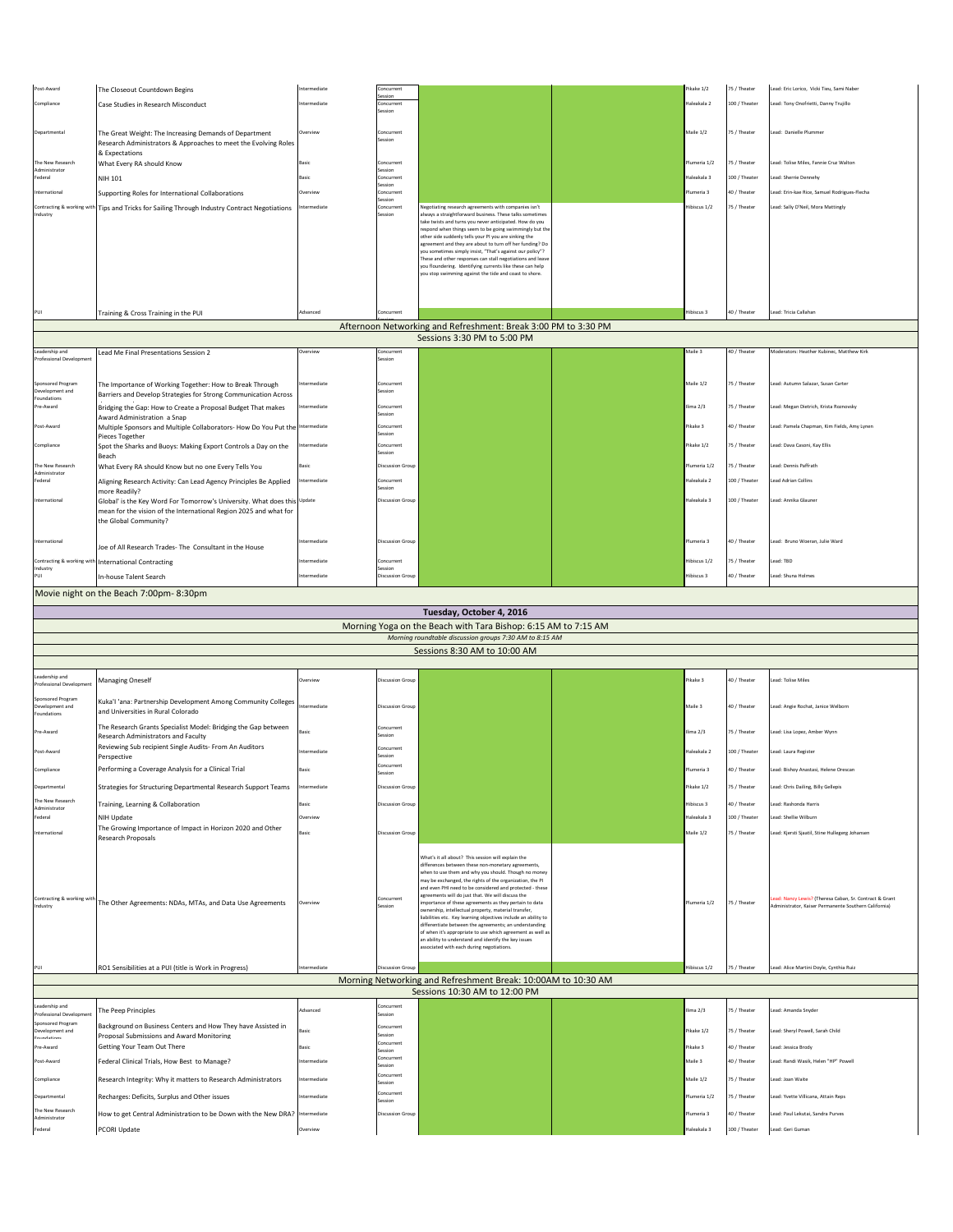| #SF1 (International)                         | <b>NCURA Presidents International Forum</b><br>(Limited seating- Registration needed)                           | ienior Forum        | Concurrent<br>ession                  |                                                                                                                                                                                                                                                                                                                                                                                                                                                                                                                                                                                                                                                                                                                                                                                                                                                |                                                                                                                                                                                                                                                                                     | taleakala 2                | 100 / Theater                 | Lead: Denise Wallen (Moderate), David mayo, Dan Nordquist,<br>ludy Fredenberg, Bob Andresen                                                                                                                                                        |  |
|----------------------------------------------|-----------------------------------------------------------------------------------------------------------------|---------------------|---------------------------------------|------------------------------------------------------------------------------------------------------------------------------------------------------------------------------------------------------------------------------------------------------------------------------------------------------------------------------------------------------------------------------------------------------------------------------------------------------------------------------------------------------------------------------------------------------------------------------------------------------------------------------------------------------------------------------------------------------------------------------------------------------------------------------------------------------------------------------------------------|-------------------------------------------------------------------------------------------------------------------------------------------------------------------------------------------------------------------------------------------------------------------------------------|----------------------------|-------------------------------|----------------------------------------------------------------------------------------------------------------------------------------------------------------------------------------------------------------------------------------------------|--|
|                                              |                                                                                                                 |                     |                                       |                                                                                                                                                                                                                                                                                                                                                                                                                                                                                                                                                                                                                                                                                                                                                                                                                                                |                                                                                                                                                                                                                                                                                     |                            |                               |                                                                                                                                                                                                                                                    |  |
| Contracting & working with<br>Industry       | Riding the Wave: Intellectual Property Terms in Industry Research<br>Agreements                                 | dvanced             | Concurrent<br>ession                  | The words "intellectual property" can make a contract<br>egotiator or departmental administrator's eyes glaze<br>over. This session will focus on identifying and negotiating<br>IP language in your agreements so that you end up with<br>erms your institution can live with. We will cover some of<br>the basics, such as "you can't offer rights in what you don't<br>own" and why a company shouldn't necessarily get access<br>to University IP that it hasn't funded. Depending on<br>audience familiarity with the basics, we will cover more<br>omplicated situations such as "Why does this company<br>insist that Open Source is the route to go?"                                                                                                                                                                                  |                                                                                                                                                                                                                                                                                     | Hibiscus 1/2               | 75 / Theater                  | haron Elenbass?); Sally O'Neil, Director, Industrial Contracts<br>Office, Stanford University<br>Kent Iwamiya, Associate Director, Industry Contracts, UCSF<br>nnovation, Technology & Alliances Office, University of California<br>San Francisco |  |
| Departmental                                 | The Multifaceted Role of A Departmental Research Administrator                                                  | Intermediate        | oncurrent<br>ession                   | This session will provide an overview of the subject matte<br>n which departmental research administrators (DRAs)<br>heed to be expert in order to effectively manage research<br>We will cover the role of a DRA, sponsored vs non-<br>sponsored support for researchers, compliance issues,<br>space and facilities, onboarding, and more. We will explain<br>ow to review research portfolios in terms of<br>sustainability, recognizing financial cliffs, planning for<br>expansion of labs, how to supplement traditional methods<br>of financial support. We will also discuss the fundamentals<br>of working with faculty: helping them develop proposal<br>plans, familiarizing them with the local and global research<br>nvironments, and helping them navigate the multitude of<br>compliance regulations associated with research. | Participants will learn how to think broadly: the portfoli<br>nodel vs the project-specific.<br>Participants will learn how to plan strategically as<br>esearch grows or shrinks.<br>Participants will discuss questions to ask at various time<br>oints of the research life cycle | libiscus 3                 | 40 / Theater                  | Lead: Jennifer Cory, Tomas Alvarez - University of Arizona; Csilla<br>Saplar - Stanford University                                                                                                                                                 |  |
|                                              |                                                                                                                 |                     |                                       | Lunch: 12:00 PM to 1:30 PM                                                                                                                                                                                                                                                                                                                                                                                                                                                                                                                                                                                                                                                                                                                                                                                                                     |                                                                                                                                                                                                                                                                                     |                            |                               |                                                                                                                                                                                                                                                    |  |
|                                              |                                                                                                                 |                     |                                       | Region Business Meeting Lunch (Break out into regions)<br>Sessions 1:30 PM to 2:30 PM                                                                                                                                                                                                                                                                                                                                                                                                                                                                                                                                                                                                                                                                                                                                                          |                                                                                                                                                                                                                                                                                     |                            |                               |                                                                                                                                                                                                                                                    |  |
| Leadership and                               | Do it Right the First Time- Leading Change                                                                      | Intermediate        | Concurrent                            |                                                                                                                                                                                                                                                                                                                                                                                                                                                                                                                                                                                                                                                                                                                                                                                                                                                |                                                                                                                                                                                                                                                                                     | lima 2/3                   | 75 / Theater                  |                                                                                                                                                                                                                                                    |  |
| Professional Developmen<br>Sponsored Program |                                                                                                                 |                     | iession                               |                                                                                                                                                                                                                                                                                                                                                                                                                                                                                                                                                                                                                                                                                                                                                                                                                                                |                                                                                                                                                                                                                                                                                     |                            |                               | Lead: A. Sebanc, Catherine Larkin                                                                                                                                                                                                                  |  |
| Development and<br>Foundations               | Centralized Pre-award support- The Good, the Bad, and Everything<br>in-between                                  | Basic               | <b>Discussion Group</b>               |                                                                                                                                                                                                                                                                                                                                                                                                                                                                                                                                                                                                                                                                                                                                                                                                                                                |                                                                                                                                                                                                                                                                                     | Pikake 1/2                 | 75 / Theater                  | Lead: Krista Roznovsky, Vanessa Smith, Adelia Yee                                                                                                                                                                                                  |  |
| Pre-Award                                    | <b>SBIRS STTRS</b>                                                                                              | Intermediate        | oncurrent<br>ssion                    |                                                                                                                                                                                                                                                                                                                                                                                                                                                                                                                                                                                                                                                                                                                                                                                                                                                |                                                                                                                                                                                                                                                                                     | Maile 1/2                  | 75 / Theater                  | Lead: Allison Weber, Mari Townsend, TBN                                                                                                                                                                                                            |  |
| Post-Award                                   | Rockin' and Role-ing - Engaging Your Campus Research<br>Administrators on Roles and Responsibilities            | Overview            | oncurrent<br>ession                   |                                                                                                                                                                                                                                                                                                                                                                                                                                                                                                                                                                                                                                                                                                                                                                                                                                                |                                                                                                                                                                                                                                                                                     | Haleakala 3                | 100 / Theater                 | Lead: Rochelle Athey, Ginger (Virginia) Baker                                                                                                                                                                                                      |  |
| Compliance                                   | Introduction to Compliance and Pre Award Considerations                                                         | Intermediate        | oncurrent<br>Session                  |                                                                                                                                                                                                                                                                                                                                                                                                                                                                                                                                                                                                                                                                                                                                                                                                                                                |                                                                                                                                                                                                                                                                                     | Haleakala 2                | 100 / Theater                 | Lead: Erika Cottingham                                                                                                                                                                                                                             |  |
| Departmental                                 | The Ins and Outs of PI Transfers: A Departmental Perspective                                                    | Basic               | Concurrent<br>ession                  |                                                                                                                                                                                                                                                                                                                                                                                                                                                                                                                                                                                                                                                                                                                                                                                                                                                |                                                                                                                                                                                                                                                                                     | Pikake 3                   | 40 / Theater                  | Lead: Jennifer Cory                                                                                                                                                                                                                                |  |
| The New Research                             | Current Issues in Research Administration Facing New                                                            |                     |                                       |                                                                                                                                                                                                                                                                                                                                                                                                                                                                                                                                                                                                                                                                                                                                                                                                                                                |                                                                                                                                                                                                                                                                                     |                            |                               |                                                                                                                                                                                                                                                    |  |
| Administrator                                | Administrators                                                                                                  | Basic               | <b>Discussion Group</b><br>concurrent |                                                                                                                                                                                                                                                                                                                                                                                                                                                                                                                                                                                                                                                                                                                                                                                                                                                |                                                                                                                                                                                                                                                                                     | Maile 3                    | 40 / Theater                  | Lead: Beth Kingsley, Alexa Van Dalsem                                                                                                                                                                                                              |  |
| Federal                                      | So FAR, So Good<br>"Global" is the Key Word for Tomorrow's University - What does                               | Overview<br>Update  | Session<br><b>Discussion Group</b>    |                                                                                                                                                                                                                                                                                                                                                                                                                                                                                                                                                                                                                                                                                                                                                                                                                                                |                                                                                                                                                                                                                                                                                     | Plumeria 1/2<br>Plumeria 3 | 75 / Theater                  | Lead: Nicole Burelli, Sherrie Dennehy<br>Lead: Annika Glauner, Denise Wallen                                                                                                                                                                       |  |
| International                                | this mean for the vision of the International and how can it                                                    |                     |                                       |                                                                                                                                                                                                                                                                                                                                                                                                                                                                                                                                                                                                                                                                                                                                                                                                                                                |                                                                                                                                                                                                                                                                                     |                            | 40 / Theater                  |                                                                                                                                                                                                                                                    |  |
| Contracting & working witl                   | enhance the collaboration between our regions?<br>Developing Collaborations between Industry, Government & Non- |                     | Concurrent                            |                                                                                                                                                                                                                                                                                                                                                                                                                                                                                                                                                                                                                                                                                                                                                                                                                                                |                                                                                                                                                                                                                                                                                     |                            |                               |                                                                                                                                                                                                                                                    |  |
| Industry                                     | profits                                                                                                         | Overview            | Session<br>Concurrent                 |                                                                                                                                                                                                                                                                                                                                                                                                                                                                                                                                                                                                                                                                                                                                                                                                                                                |                                                                                                                                                                                                                                                                                     | Hibiscus 1/2               | 75 / Theater                  | Lead: Amber Wynn                                                                                                                                                                                                                                   |  |
| PUI                                          | <b>Effective Presentations</b>                                                                                  | Intermediate        |                                       |                                                                                                                                                                                                                                                                                                                                                                                                                                                                                                                                                                                                                                                                                                                                                                                                                                                |                                                                                                                                                                                                                                                                                     | Hibiscus 3                 | 40 / Theater                  | Lead: Tricia Callahan, Sue Kelch                                                                                                                                                                                                                   |  |
|                                              | Afternoon Refreshment Break: 2:30 PM to 2:45PM                                                                  |                     |                                       |                                                                                                                                                                                                                                                                                                                                                                                                                                                                                                                                                                                                                                                                                                                                                                                                                                                |                                                                                                                                                                                                                                                                                     |                            |                               |                                                                                                                                                                                                                                                    |  |
|                                              |                                                                                                                 |                     |                                       |                                                                                                                                                                                                                                                                                                                                                                                                                                                                                                                                                                                                                                                                                                                                                                                                                                                |                                                                                                                                                                                                                                                                                     |                            |                               |                                                                                                                                                                                                                                                    |  |
|                                              |                                                                                                                 |                     |                                       | Sessions 2:45 PM to 3:45 PM                                                                                                                                                                                                                                                                                                                                                                                                                                                                                                                                                                                                                                                                                                                                                                                                                    |                                                                                                                                                                                                                                                                                     |                            |                               |                                                                                                                                                                                                                                                    |  |
| Leadership and<br>Professional Develop       | 5 Easy Hacks to Transform Training Impact                                                                       | Overview            | Discussion Group                      |                                                                                                                                                                                                                                                                                                                                                                                                                                                                                                                                                                                                                                                                                                                                                                                                                                                |                                                                                                                                                                                                                                                                                     | Pikake 3                   | 40 / Theater                  | ead: M. Gardner                                                                                                                                                                                                                                    |  |
| Sponsored Program<br>Development and         | Scaling Up: Assessing institutional readiness and research capacity<br>needs at the expansion stage             | <b>Intermediate</b> | Discussion Group                      |                                                                                                                                                                                                                                                                                                                                                                                                                                                                                                                                                                                                                                                                                                                                                                                                                                                |                                                                                                                                                                                                                                                                                     | Maile 3                    | 40 / Theater                  | ead: Yolanda Uzzell, Emmanuel Smith, Allison Ramos                                                                                                                                                                                                 |  |
| Foundations                                  | The Ultimate Sound Check: Preparing the PI's to work with State                                                 | <b>Intermediate</b> | concurrent                            |                                                                                                                                                                                                                                                                                                                                                                                                                                                                                                                                                                                                                                                                                                                                                                                                                                                |                                                                                                                                                                                                                                                                                     |                            | 75 / Theater                  |                                                                                                                                                                                                                                                    |  |
| Pre-Award                                    | Agencies or this is NOT a Grant                                                                                 |                     | Session                               |                                                                                                                                                                                                                                                                                                                                                                                                                                                                                                                                                                                                                                                                                                                                                                                                                                                |                                                                                                                                                                                                                                                                                     | Ilima 2/3                  |                               | Lead: Cynthia Ruiz, Alice Martini-Doyle                                                                                                                                                                                                            |  |
| Post-Award<br>Compliance                     | The Real Administrators of Post Award: RAPA                                                                     | Overview<br>General | Discussion Group<br>Discussion Group  |                                                                                                                                                                                                                                                                                                                                                                                                                                                                                                                                                                                                                                                                                                                                                                                                                                                |                                                                                                                                                                                                                                                                                     | Plumeria 3                 | 40 / Theater                  | Lead: Rashonda Harris, Derick Jones, Albana Cejne<br>Lead: Deb Murphy, Rosemary Madnick                                                                                                                                                            |  |
| Departmental                                 | Animal/ Lab Safety/ Human Subjects<br>To Charge or Not to Charge: Questionable Expenses                         | Basic               | iscussion Group                       |                                                                                                                                                                                                                                                                                                                                                                                                                                                                                                                                                                                                                                                                                                                                                                                                                                                |                                                                                                                                                                                                                                                                                     | Haleakala 2<br>Pikake 1/2  | 100 / Theater<br>75 / Theater | Lead: Glenda Bullock                                                                                                                                                                                                                               |  |
| The New Research                             | The Art of Communication                                                                                        | Basic               | oncurrent                             |                                                                                                                                                                                                                                                                                                                                                                                                                                                                                                                                                                                                                                                                                                                                                                                                                                                |                                                                                                                                                                                                                                                                                     | Maile 1/2                  | 75 / Theater                  | Lead: Michelle Stevens                                                                                                                                                                                                                             |  |
| Administrator                                |                                                                                                                 |                     | ession                                |                                                                                                                                                                                                                                                                                                                                                                                                                                                                                                                                                                                                                                                                                                                                                                                                                                                |                                                                                                                                                                                                                                                                                     | kala 3                     | 100 / Theat                   |                                                                                                                                                                                                                                                    |  |
| International                                | How to Turn the Grants of the European Research Council to My<br>Institution's Advantage                        | ntermediate         | <b>Discussion Group</b>               |                                                                                                                                                                                                                                                                                                                                                                                                                                                                                                                                                                                                                                                                                                                                                                                                                                                |                                                                                                                                                                                                                                                                                     | Plumeria 1/2               | 75 / Theater                  | Lead: Annika Glauner; Bruno Woeran                                                                                                                                                                                                                 |  |
| Contracting & working with<br>Industry       | What Would You Do? Navigating Unexpected Issues While Under<br>Contract                                         | <b>Basic</b>        | scussion Group                        | This discussion will review case studies on challenging<br>ontractual topics, including termination, complications<br>with payment, nuances of international relationships, and<br>(alleged!) non-performance. The case studies will include<br>the specific circumstances and review of applicable<br>ontractual terms for the situation in order to facilitate<br>discussion. The session will allow both central and<br>departmental administrators to explore ways to address<br>challenging contractual situations and will aim to foster a<br>consistent institutional approach when handling<br>unforeseen circumstances that arise as part of active<br>nanagement of contractual awards. Participants are<br>encouraged to bring their examples of contract chaos to                                                                  |                                                                                                                                                                                                                                                                                     | Hibiscus 1/2               | 75 / Theater                  | ead: Kevin Stewart and Csilla Csaplar                                                                                                                                                                                                              |  |
| PUI                                          | A Tale of Two Incentive Programs: Strategic Support for Faculty<br>rants at Two PUI's                           | ntermediate         | oncurrent                             | the table for discussion and sharing of best practices.                                                                                                                                                                                                                                                                                                                                                                                                                                                                                                                                                                                                                                                                                                                                                                                        |                                                                                                                                                                                                                                                                                     | Hibiscus 3                 | 40 / Theater                  | ead: Tess Powers, Kendra Mingo                                                                                                                                                                                                                     |  |
|                                              |                                                                                                                 |                     |                                       | Afternoon Break: 3:45 PM to 4:00 PM                                                                                                                                                                                                                                                                                                                                                                                                                                                                                                                                                                                                                                                                                                                                                                                                            |                                                                                                                                                                                                                                                                                     |                            |                               |                                                                                                                                                                                                                                                    |  |
| Leadership and                               |                                                                                                                 | Advanced            | <b>Discussion Group</b>               | Sessions 4:00 PM to 5:00 PM                                                                                                                                                                                                                                                                                                                                                                                                                                                                                                                                                                                                                                                                                                                                                                                                                    |                                                                                                                                                                                                                                                                                     | Pikake 3                   | 40 / Theater                  | Lead: A. Glauner                                                                                                                                                                                                                                   |  |
| Professional Developmer<br>Sponsored Program | <b>Getting Ahead of the Curve</b>                                                                               |                     |                                       |                                                                                                                                                                                                                                                                                                                                                                                                                                                                                                                                                                                                                                                                                                                                                                                                                                                |                                                                                                                                                                                                                                                                                     |                            |                               |                                                                                                                                                                                                                                                    |  |
| Development and<br>Foundations               | Advanced Proposal Preparation- Beyond Paperwork: Deeper<br>Involvement in Proposal Development                  | Advanced            | ioncurrent<br>ession                  |                                                                                                                                                                                                                                                                                                                                                                                                                                                                                                                                                                                                                                                                                                                                                                                                                                                |                                                                                                                                                                                                                                                                                     | lima 2/3                   | 75 / Theater                  | Lead: Sandra Purves, Wendy Rifkin, Noah Congelliere                                                                                                                                                                                                |  |
| Pre-Award                                    | Working With SBIR/STTR, Non-Profit Foundations, and ARPA-e                                                      | Intermediate        | iscussion Group                       |                                                                                                                                                                                                                                                                                                                                                                                                                                                                                                                                                                                                                                                                                                                                                                                                                                                |                                                                                                                                                                                                                                                                                     | Maile 3                    | 40 / Theater                  | ead: Lisa Miller, Gaylene Ursua                                                                                                                                                                                                                    |  |
| Post-Award                                   | Managing Large Multi-Project Center Awards                                                                      | Basic               | <b>Discussion Group</b>               |                                                                                                                                                                                                                                                                                                                                                                                                                                                                                                                                                                                                                                                                                                                                                                                                                                                |                                                                                                                                                                                                                                                                                     | Pikake 1/2                 | 75 / Theater                  | Lead: Alen Sabio.                                                                                                                                                                                                                                  |  |
| Compliance                                   | Administrative Burden in Rear View Mirror May Appear Smaller<br>Than it is                                      | Intermediate        | iscussion Group                       |                                                                                                                                                                                                                                                                                                                                                                                                                                                                                                                                                                                                                                                                                                                                                                                                                                                |                                                                                                                                                                                                                                                                                     | Maile 1/2                  | 75 / Theater                  | Lead: Melissa Petersen, Amanda Snyder                                                                                                                                                                                                              |  |
| Departmental                                 | Best Practices in the Hospital Research Environment                                                             | Intermediate        | oncurrent<br>ession                   |                                                                                                                                                                                                                                                                                                                                                                                                                                                                                                                                                                                                                                                                                                                                                                                                                                                |                                                                                                                                                                                                                                                                                     | lumeria 3                  | 40 / Theater                  | Lead: Anastasia Rutherford                                                                                                                                                                                                                         |  |
| The New Research<br>Administrator<br>Federal | Proposal Review for the New Research Administrator (Under the<br>Uniformed Guidance)                            | Basic               | iscussion Group                       |                                                                                                                                                                                                                                                                                                                                                                                                                                                                                                                                                                                                                                                                                                                                                                                                                                                |                                                                                                                                                                                                                                                                                     | Haleakala 2                | 100 / Theater                 | Lead: Aimee Knudson, James Wang                                                                                                                                                                                                                    |  |